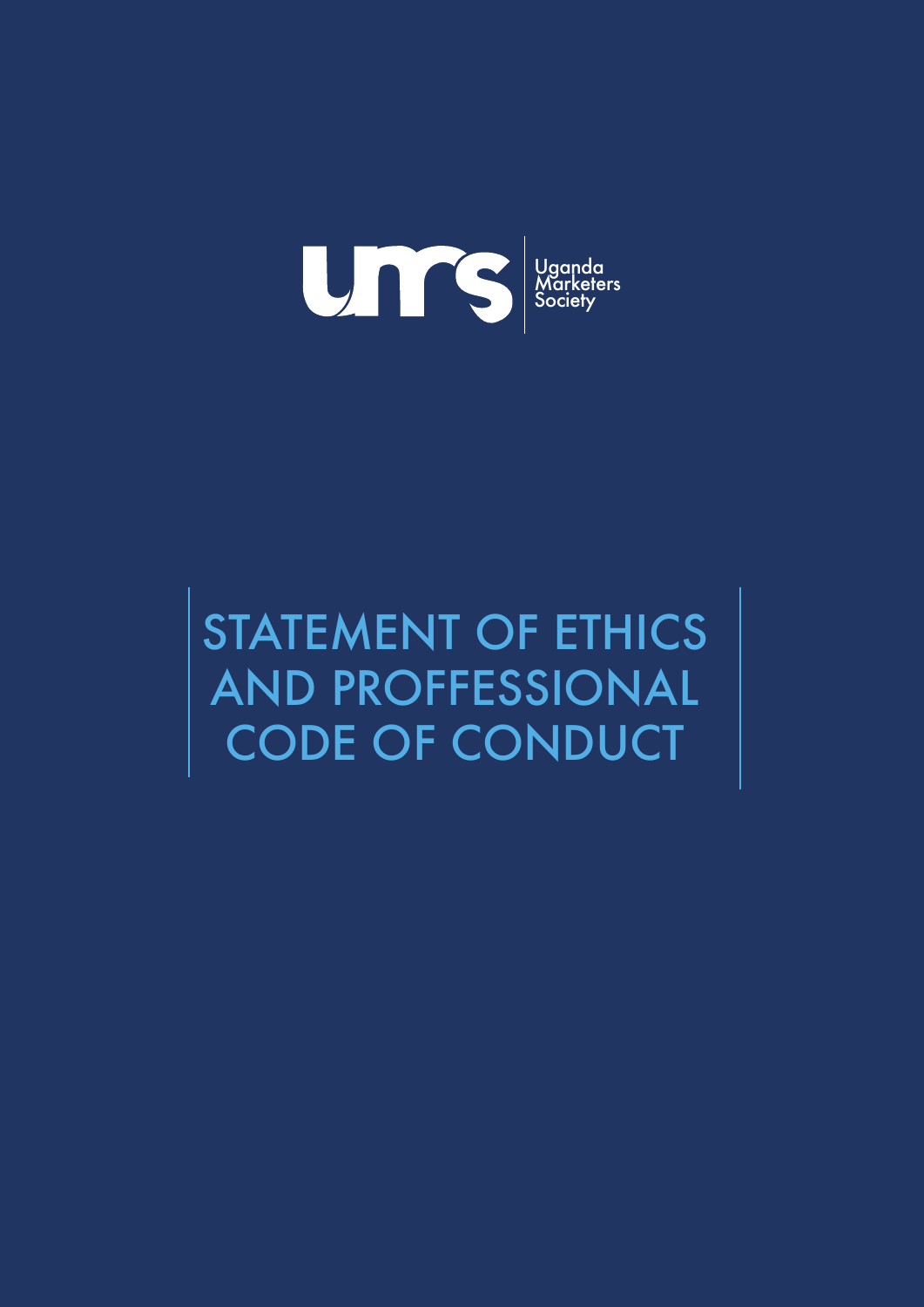### PREAMBLE

The Uganda Marketers Society commits itself to promoting the highest standard of professional ethical norms and values for its members (practitioners, academics and students). Norms are established standards of conduct that are expected and maintained by society and/or professional organizations. Values represent the collective conception of what communities find desirable, important and morally proper. Values also serve as the criteria for evaluating our own personal actions and the actions of others. As marketers, we recognize that we not only serve our organizations but also act as stewards of society in creating, facilitating and executing the transactions that are part of the greater economy. In this role, marketers are expected to embrace the highest professional ethical norms and the ethical values implied by our responsibility toward multiple stakeholders (e.g., customers, employees, investors, peers, channel members, regulators and the host community).

# 1.0 ETHICAL VALUES

1.1 Honesty – to be forthright in dealings with customers and stakeholders.

#### TO THIS END, WE WILL:

| 1.1.1 | Strive to be truthful in all situations and at all times.                 |
|-------|---------------------------------------------------------------------------|
| 1.1.2 | Offer products of value that do what we claim in our communications.      |
| 1.1.3 | Stand behind our products if they fail to deliver their claimed benefits. |
| 1.1.4 | Honor our explicit and implicit commitments and promises.                 |
| 1.2   | Responsibility – to accept the consequences of our marketing decisions    |
|       |                                                                           |

#### TO THIS END, WE WILL:

and strategies.

| 1.2.1 | Strive to serve the needs of customers.                                   |
|-------|---------------------------------------------------------------------------|
| 1.2.2 | Avoid using coercion with all stakeholders.                               |
| 1.2.3 | Acknowledge the social obligations to stakeholders that come with         |
|       | increased marketing and economic power.                                   |
| 1.2.4 | Recognize our special commitments to vulnerable market segments           |
|       | such as children, seniors, the economically impoverished, market          |
|       | illiterates and others who may be substantially disadvantaged.            |
| 1.2.5 | Consider environmental stewardship in our decision-making.                |
| 1.3   | Fairness – to balance justly the needs of the buyer with the interests of |
|       | the seller. To this end, we will:                                         |
| 1.3.1 | Represent products in a clear way in selling, advertising and other       |
|       | forms of communication; this includes the avoidance of false,             |
|       | misleading and deceptive promotion.                                       |
| 1.3.2 | Reject manipulations and sales tactics that harm customer trust.          |
| 1.3.3 | Refuse to engage in price fixing, predatory pricing, and price gouging    |
|       | or "bait-and-switch" tactics.                                             |
| 1.3.4 | Avoid knowing participation in conflicts of interest.                     |
| 1.3.5 | Seek to protect the private information of customers, employees,          |
|       | employers and partners.                                                   |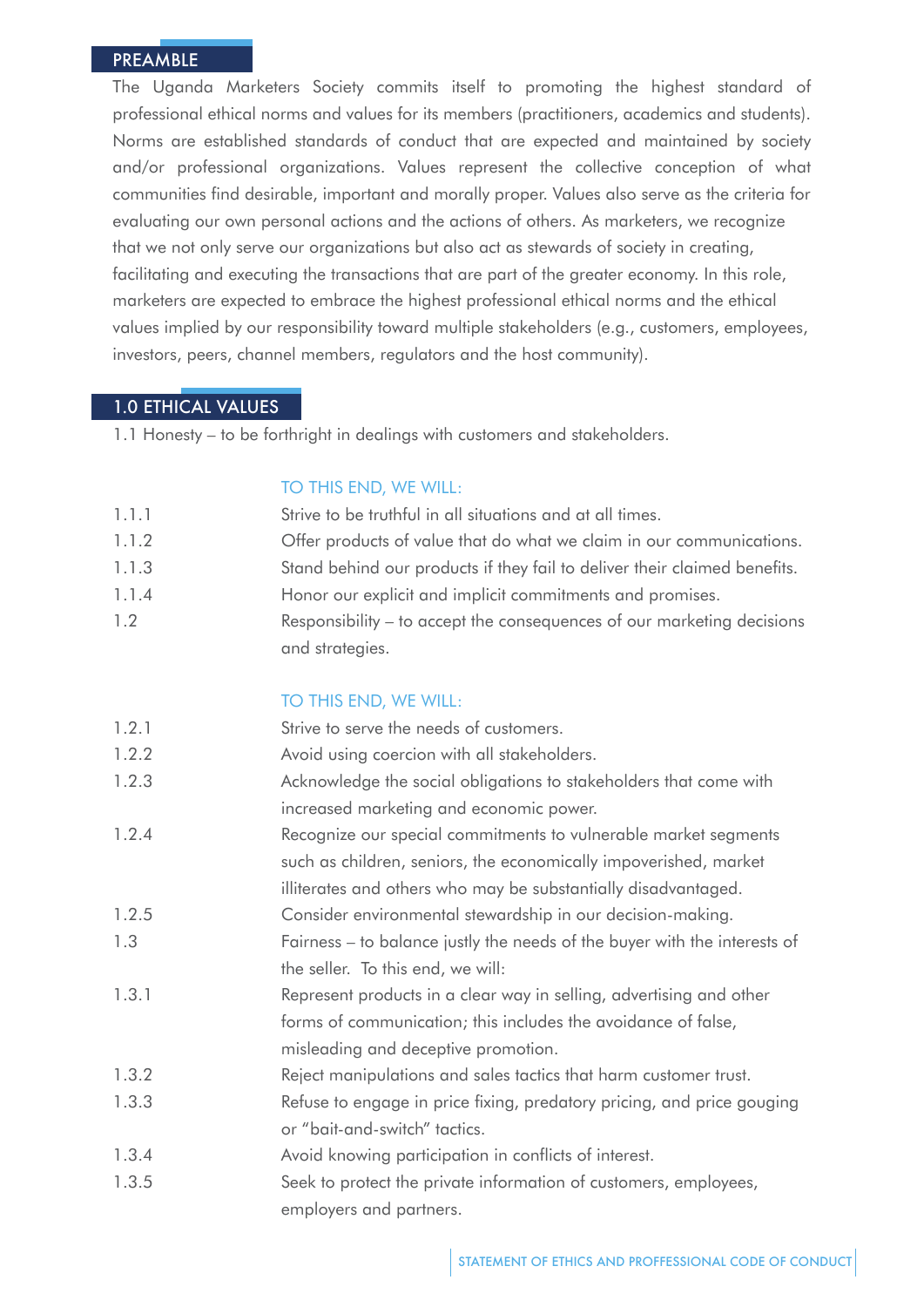| 1.4   | Respect - to acknowledge the basic human dignity of all stakeholders.<br>To this end, we will:                                                            |
|-------|-----------------------------------------------------------------------------------------------------------------------------------------------------------|
| 1.4.1 | Value individual differences and avoid stereotyping customers or                                                                                          |
|       | depicting demographic groups (e.g., gender, race, sexual orientation)<br>in a negative or dehumanizing way.                                               |
| 1.4.2 | Listen to the needs of customers and make all reasonable efforts to<br>monitor and improve their satisfaction on an ongoing basis.                        |
| 1.4.3 | Make every effort to understand and respectfully treat buyers,<br>suppliers, intermediaries and distributors from all cultures.                           |
| 1.4.4 | Acknowledge the contributions of others, such as consultants,<br>employees and coworkers, to marketing endeavors.                                         |
| 1.4.5 | Treat everyone, including our competitors, as we would wish to be<br>treated.                                                                             |
| 1.5   | Transparency – to create a spirit of openness in marketing operations.                                                                                    |
|       | TO THIS END, WE WILL:                                                                                                                                     |
| 1.5.1 | Strive to communicate clearly with all constituencies.                                                                                                    |
| 1.5.2 | Accept constructive criticism from customers and other stakeholders.                                                                                      |
| 1.5.3 | Explain and take appropriate action regarding significant product or                                                                                      |
|       | service risks, component substitutions or other foreseeable eventualities<br>that could affect customers or their perception of the purchase<br>decision. |
| 1.6   | Citizenship - to fulfill the economic, legal, philanthropic and societal<br>responsibilities that serve stakeholders.                                     |
|       | TO THIS END, WE WILL:                                                                                                                                     |
| 1.6.1 | Strive to protect the ecological environment in the execution of<br>marketing campaigns.                                                                  |
| 1.6.2 | Give back to the community through volunteerism and charitable<br>donations.                                                                              |
| 1.6.3 | Contribute to the overall betterment of marketing and its reputation.                                                                                     |
| 1.6.4 | Urge supply chain members to ensure that trade is fair for all                                                                                            |
|       | participants, including producers in developing countries.                                                                                                |

1.7 Ethical Norms

As Marketers, we must:

1.7.1 Do no harm. This means consciously avoiding harmful actions or omissions by embodying high ethical standards and adhering to all applicable laws and regulations in the choices we make.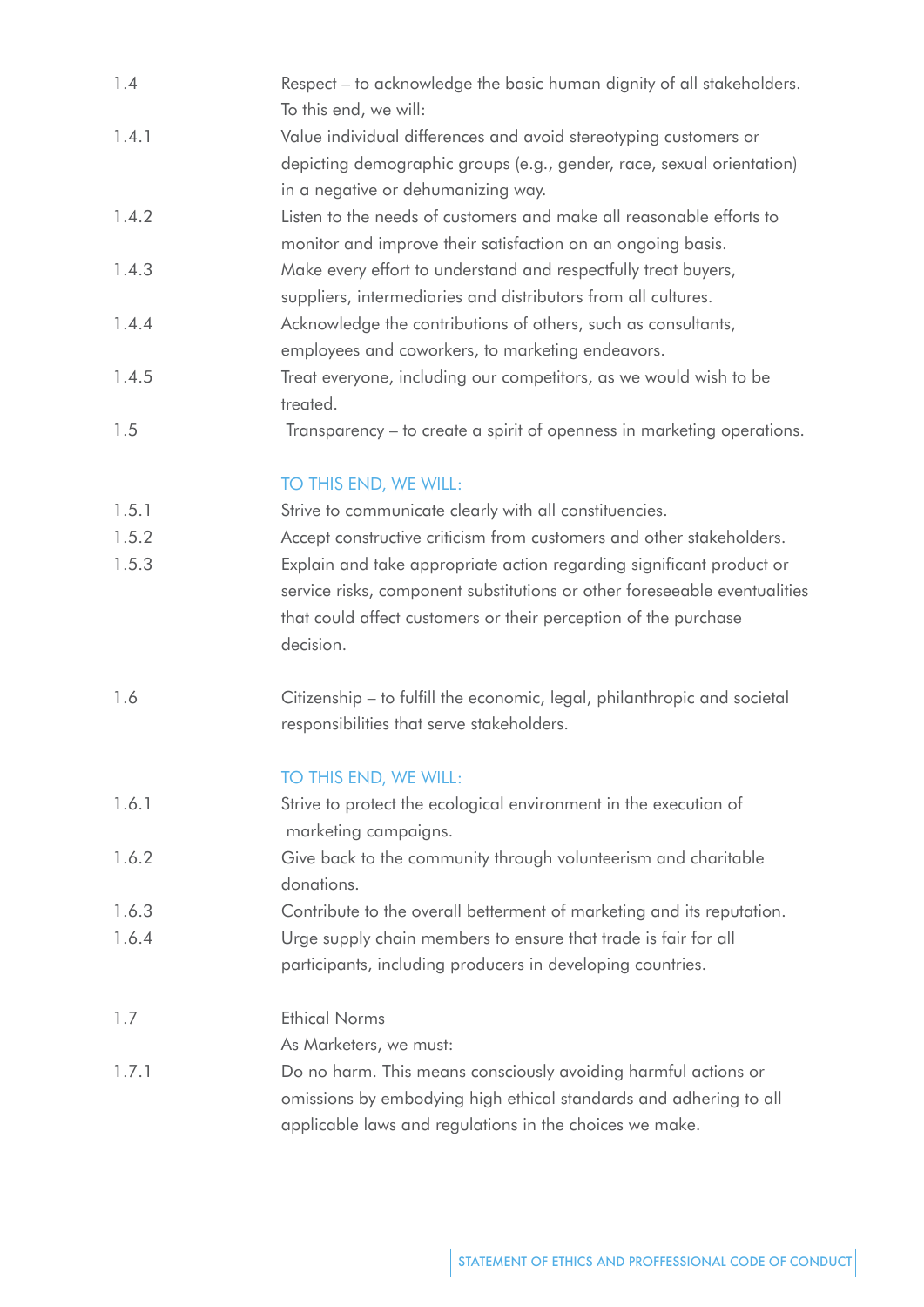- 1.7.2 Foster trust in the marketing proffession. This means striving for good faith and fair dealing so as to contribute toward the efficacy of the exchange process as well as avoiding deception in product design, pricing, communication, and delivery of distribution. 1.7.3 Embrace ethical values. This means building relationships and
- enhancing consumer confidence in the integrity of marketing by affirming these core values: honesty, responsibility, fairness, respect, transparency and citizenship.

## 1.8 IMPLEMENTATION

We expect UMS members to be courageous and proactive in leading and/or aiding their organizations in the fulfillment of the explicit and implicit promises made to those stakeholders. We recognize that every industry sector and marketing sub-discipline (e.g., marketing research, e-commerce, Internet selling, direct marketing, and advertising) has its own specific ethical issues that require policies and commentary. An array of such codes can be accessed through links on the UMS Web site. Consistent with the principle of subsidiarity (solving issues at the level where the expertise resides), we encourage all such groups to develop and/or refine their industry and discipline-specific codes of ethics to supplement these guiding ethical norms and values.

### 2.0 Code of Professional Standards

2.1 A member shall at all times conduct himself with integrity in such a way as to bring credit to the profession of marketing and Uganda Marketers Society.

This standard reflects the call upon the society to maintain for the benefit of the public high standards of professional skill, ability and integrity amongst marketers. Public confidence is crucial. Obviously anything done without integrity, or which is discreditable, affects the public's perception of marketers when dealing with the next marketer they encounter. As is well known, a marketer's field of work cannot be closely overseen by those who engage their services, neither can they easily perceive whether work has been done unnecessarily, wastefully, or unprofessionally. Examples of gross lack of integrity can be imagined from those features. If a marketer is convicted of a serious criminal offence, arising out of his private or working life, bringing discredit on the profession or the society e.g. a conviction for fraud or blackmail, then this would be a breach of this standard. In cases of complaint where there is no complaint then the ethics & proffession standards committee itself will decide whether the complaint is proved. As in all complaints of misconduct the onus of proof is on the complainant and the standard of proof will be commensurate with the gravity of the offence.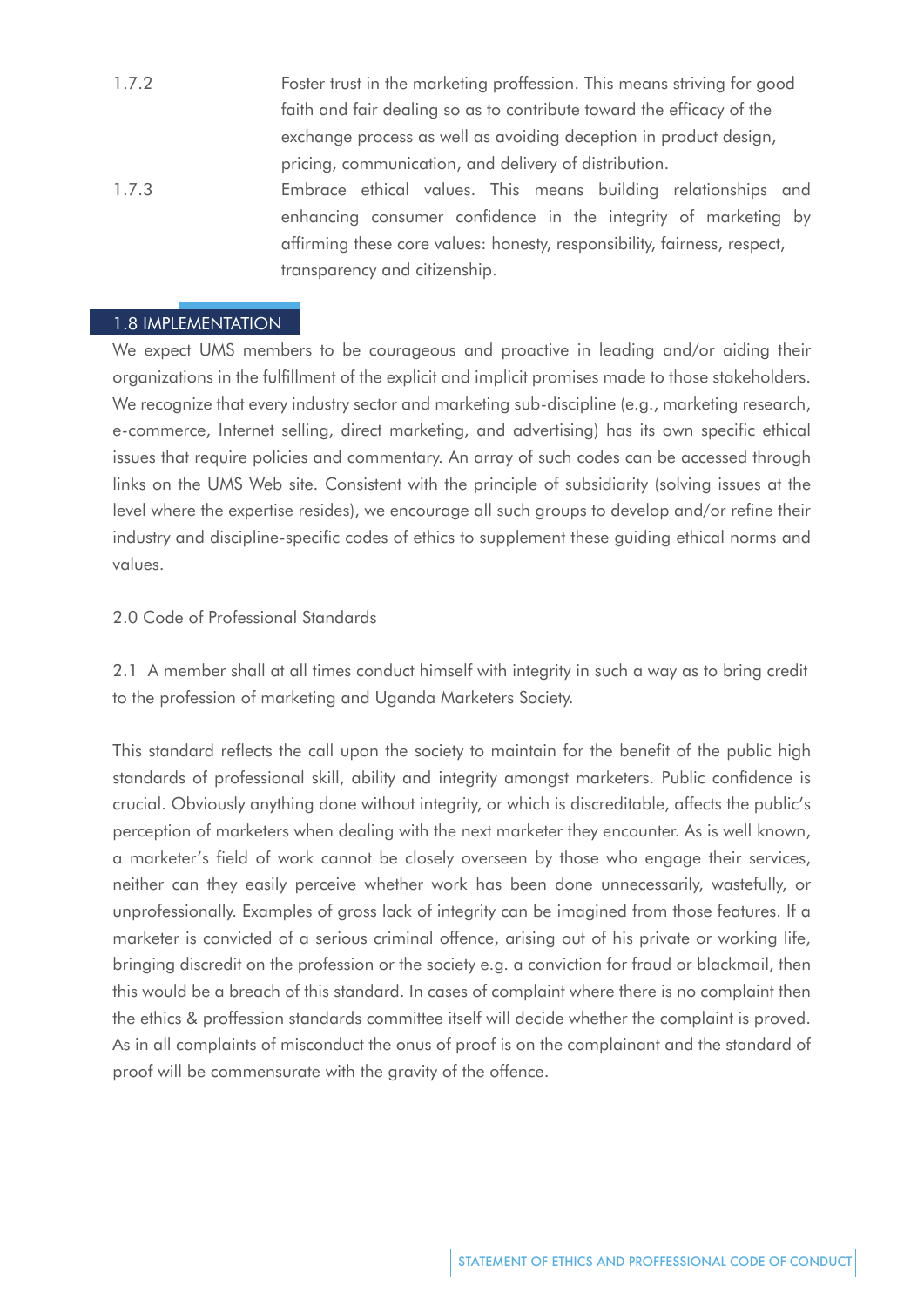In cases which allege criminal conduct, the standard of proof will be the criminal standard. The scope of this standard covers all behaviour which the public knows of, or is likely to find out about, which unjustifiably brings the profession or the Institute into public disrespect. As in all standards and in this one in particular, a good test which a member can apply to himself is to ask whether there was an informed member of the public who would consider his conduct to be lacking in credit, unprofessional, and likely to bring the society into disrepute.

2.2 A member shall not by any unfair or unprofessional practice injure the business, reputation or interest of any other member of the Society.

This standard does nothing to discourage legitimate competition between members. But it is not to be by unfair or unprofessional practice. Such features cause members to distrust each other; it allows the unfair member to gain advantage by unscrupulous means rather than merit; and it does not serve the public who can be deceived by unfair practices into not choosing the most appropriate person for them to employ.

2.3 Members shall, at all times, act honestly in their professional dealings with customers and clients (actual and potential), employers and employees.

This standard sets members a minimum standard of behavior commonly accepted in our society today. This standard is also related to 2.1.A conviction of a member for serious dishonesty, particularly in the course of his work as a marketer, is very likely to lead to expulsion from the Society. This standard not only includes requirements of honesty towards employees but also towards suppliers and clients. This very important standard covers potential clients, for example those who are being given proposals, quotations and descriptions about the expertise of the member or his employees.

2.4 A member shall not, knowingly or recklessly, disseminate any false or misleading information, either on his own behalf or on behalf of anyone else.

To 'knowingly disseminate' such information means to know that you are doing it, or causing it to happen when somebody else is doing it on your behalf. To "recklessly Disseminate" such information means either that you have not checked the information properly when you know that it is false or misleading, or alternatively you disseminate it not caring whether it is false or misleading.The standard covers a wide span of activity. It deals with a member's own information about himself and his services. As such it relates to 2.8. It particularly relates to how he"sells" himself. For example, to claim to a client that he has expertise in a particular speciality when he does not, could amount to a breach of this standard. The standard also is concerned with the way he imparts information on behalf of a client or customer. He should not knowingly make himself a mouthpiece of information which is false or misleading. Current advertising standards should be borne in mind, especially as marketing communications are a central plank of member's activities. The tenet "Legal, Decent, Honest and Truthful" applies.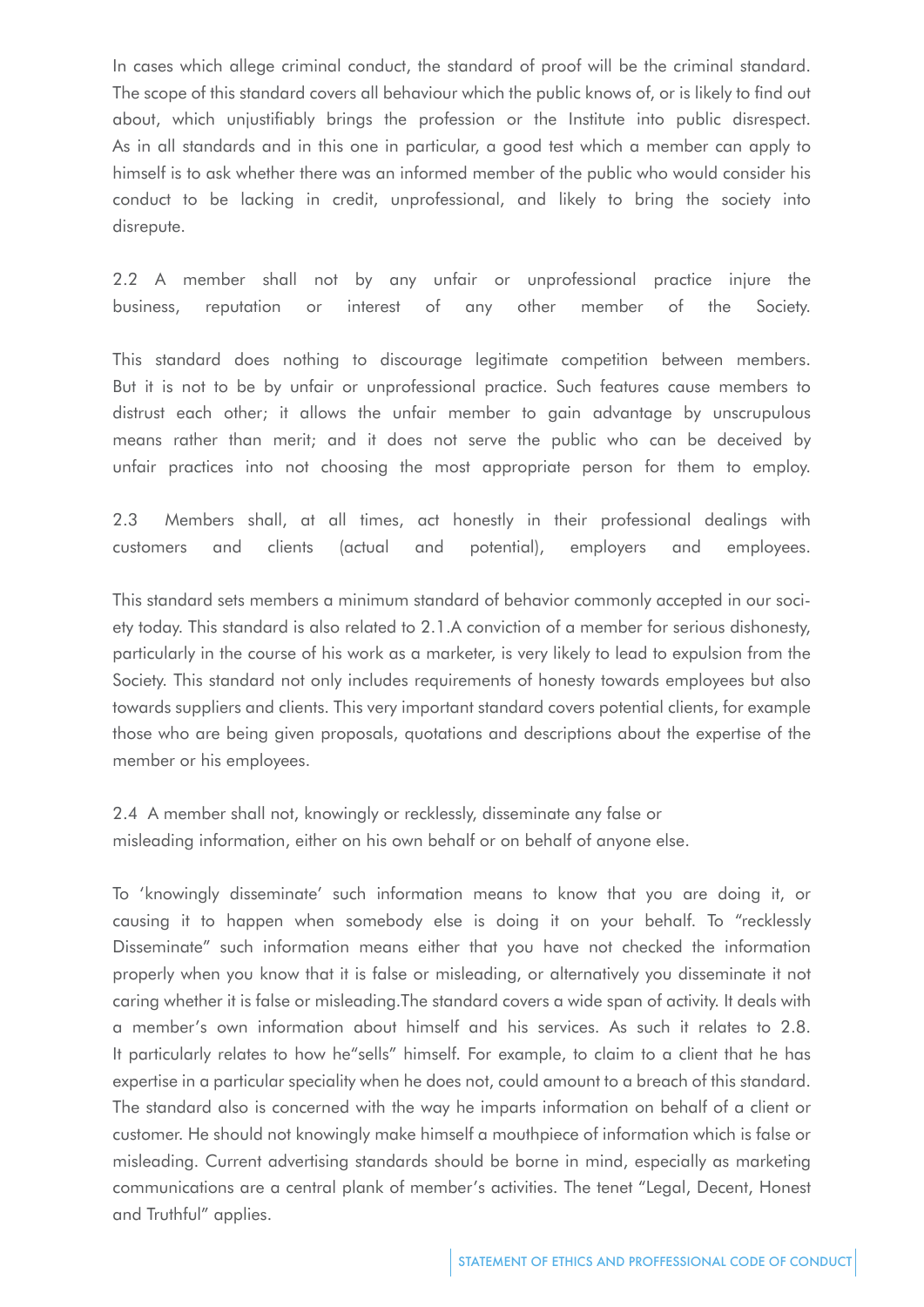2.5 A member shall keep abreast of current marketing practice and act competently and diligently and be encouraged to register for the Society's professional schemes for Continuing Professional Development.

When members hold themselves out as marketers and members of the society they are in fact holding themselves out as being up to date practitioners (unless they expressly state that they are not). And so it is essential that members should keep themselves up to date. This standard also relates to standard 2.1.It is obvious that a member enhances his profile when he offers himself as a member of the society, but the right to do that carries the corresponding duty to act with the competence and knowledge that membership of the Institute implies. A member who is neglecting to keep themselves up to date is being careless with the society's reputation.

2.6 A member shall, at all times, seek to avoid conflicts of interest and shall make prior voluntary and full disclosure to all parties concerned of all matters that may arise to any such conflict. Where a conflict arises a member must withdraw prior to the work commencing.

This standard may be thought to be tough but it is necessary and relates back to the standard 2.1 and 2.3. Clearly conflicts of interest colour judgement and in most cases may influence members to compromise themselves. Even if the member did not compromise himself, those who find out later about the conflict are likely to perceive that they did themselves.

2.7 A member shall keep business information confidential except: from those persons entitled to receive it, where it breaches this code and where it is illegal to do so. Such information belongs to the client. Clearly all business information that comes into the possession of members in their professional dealings must be treated confidentially and should only be disclosed in the ways that are permitted by its owner. To employ it as if it is one's own particularly for profit or in a way injurious to the client would be serious breaches of the standard. This standard is a central plank in the ethical dealings of members, and is the hallmark of a professional. It is all to do with trust. A client must be able to trust a member of the society when making disclosures to him in the course of business.

2.8 A member shall promote and seek business in a professional and ethical manner. This standard although short has very wide implications. It relates to how a member seeks and goes about business; and to the use of undue influence, bribes and inducements, which, subject to circumstances, are almost invariably an unprofessional practice. This standard is also related to 2.2 which concerns itself with unfair or unprofessional practices injuring competitors.

2.9 A member shall observe the requirements of all other codes of practice which may from time to time have any relevance to the practice of marketing in so far as such requirements do not conflict with any provisions of this code,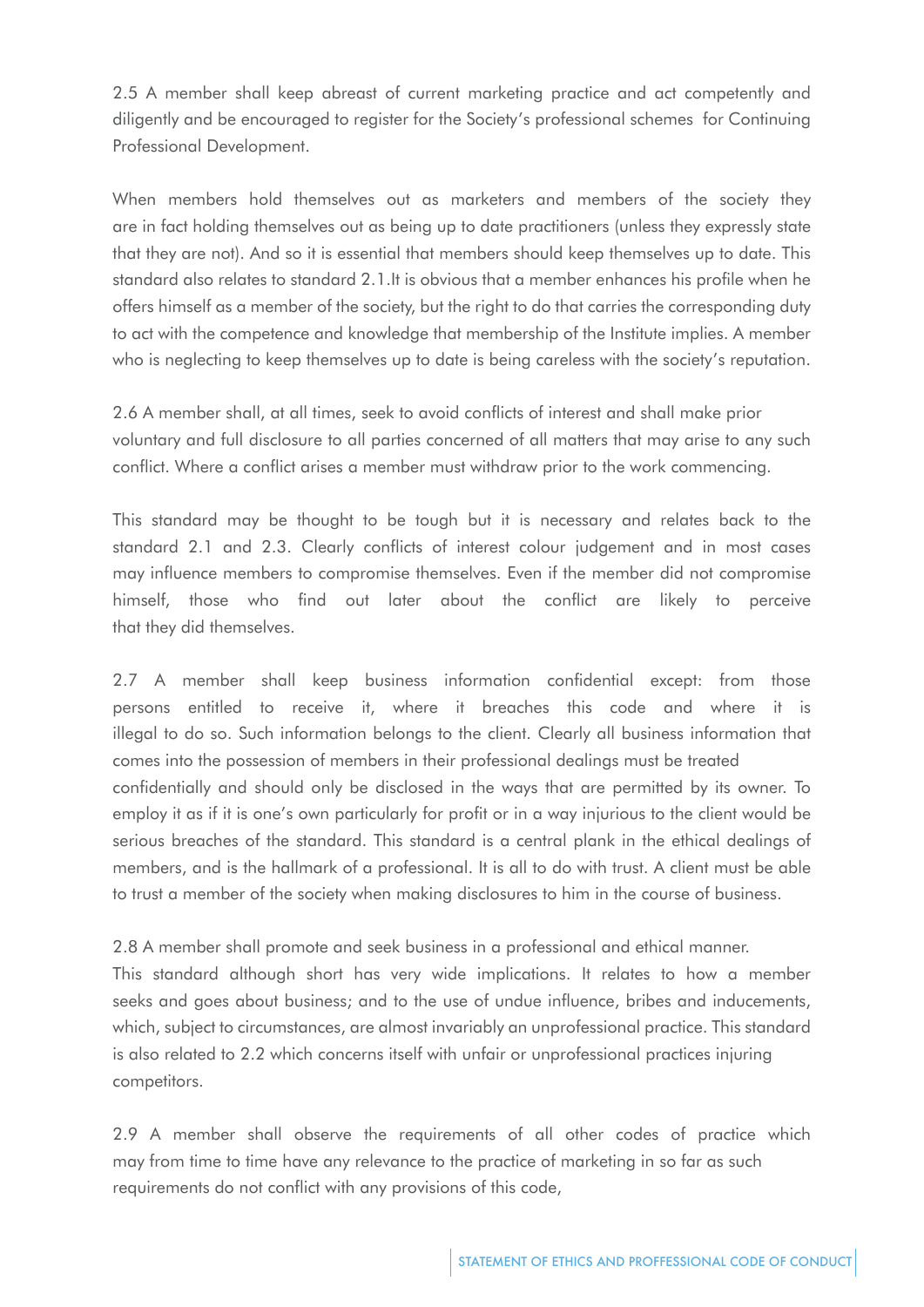It is recognised that the vast majority of professional codes of conduct are very similar, and that where a member is working in an environment with a multi- disciplinary team they should understand the standards which other members of the team are working to. If for example a member is working in the area of medical records, it would be a breach of this standard to have no regard at all for the confidentiality of those medical records.

2.10 Members shall not hold themselves out as having the society's endorsement in connection with an activity unless the society's prior written approval has been obtained first.

Members cannot use the society's logo in such a way in their literature as to convey the impression that the society is endorsing their company, or products or services thereby suggesting that they were working in some way for the society or on its behalf. A similar impression can be created that in some way the society is regulating, or worse still responsible for, that member's activities. This is a wholly wrong practice and is strictly prohibited unless the member has prior written approval from the society to do so, and only then in the prescribed manner. The general public must know with whom they are dealing. This standard is related to 2.2, 2.4 and 2.8. Apart from exposing the society any member who does this without permission is gaining an unfair advantage by clothing his activities with the respectability that the society's "stamp of approval" would give to his projects.

2.11 A member shall have due regard for, and comply with, all the relevant laws of the country in which they are operating.

This particular standard is self-explanatory and has particular relevance to local and international dealings. It is the member's personal responsibility to ascertain what national jurisdiction governs his contract for services, and to make it his business to know the relevant laws in the country in which he is operating. All countries do not have the same laws, and particular care in this respect needs to be taken in financial dealings. This standard is also related with

## 2.1.

2.12 A member who knowingly causes or permits any other person or organization to be in substantial breach of this code or who is a party to such a breach shall himself be guilty of such breach.

In short a member who knowingly causes or permits another person to be in substantial breach of the code shall be deemed himself to be guilty of such breach. A word of explanation about what "knowingly causes or permits" means maybe helpful here. This standard is aimed at the member who gets somebody else to act in an unprofessional and unethical manner on his behalf, knowing that the work would involve a breach of the code. It would be a technical Disciplinary offence for a member "to permit" another person to act in breach of the code where he can only seek to persuade him not to but he lacks the power to prevent him. On the other hand it would be far from a technical offence if that breach of the code is designed by the member to lead to substantial profit for that member, or serious injury to a competitor

STATEMENT OF ETHICS AND PROFFESSIONAL CODE OF CONDUCT